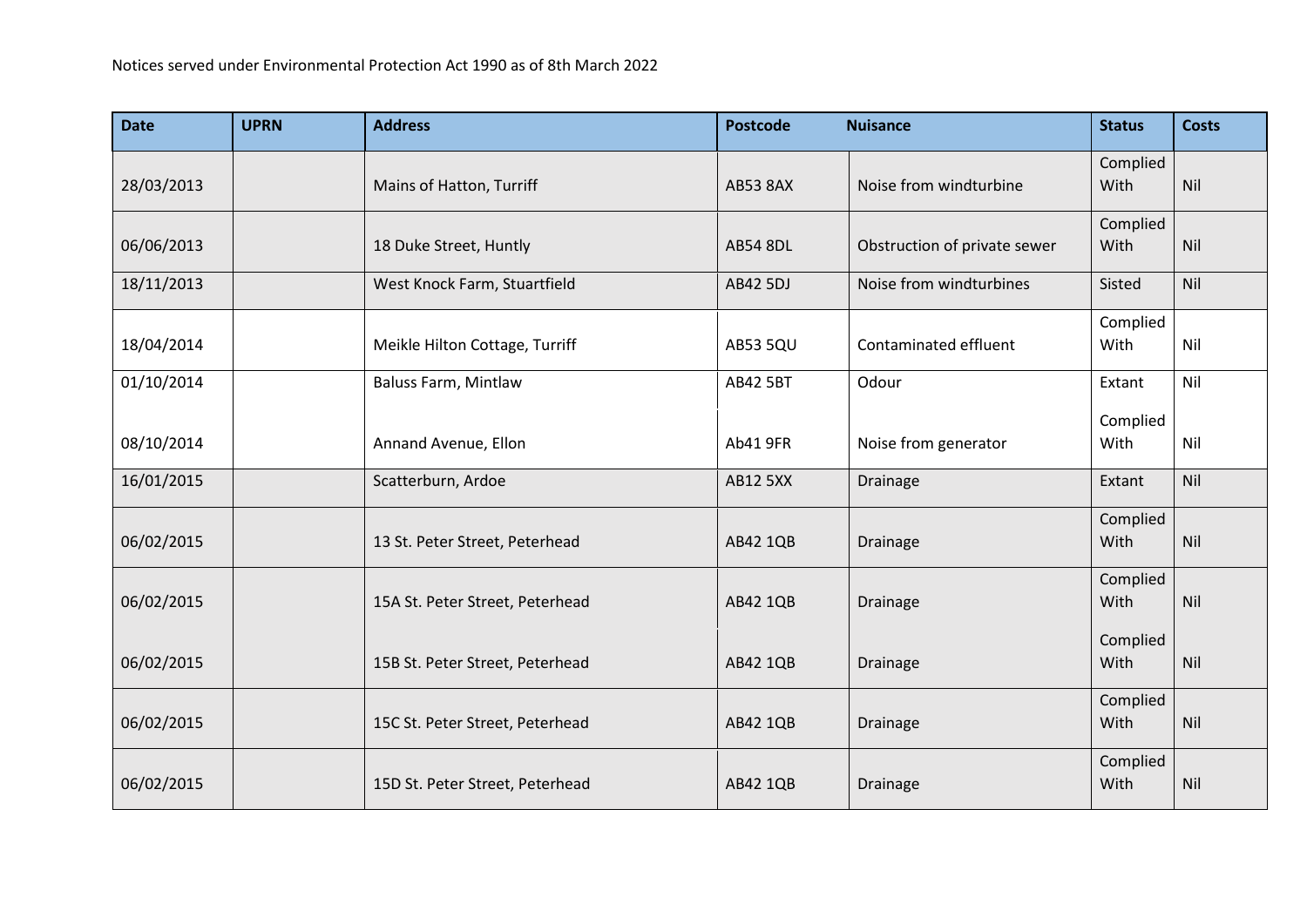| 06/02/2015 | 15E St. Peter Street, Peterhead      | AB42 1QB        | Drainage                   | Complied<br>With | Nil |
|------------|--------------------------------------|-----------------|----------------------------|------------------|-----|
| 06/02/2015 | 15F St. Peter Street, Peterhead      | AB42 1QB        | Drainage                   | Complied<br>With | Nil |
| 06/02/2015 | 17 St. Peter Street, Peterhead       | AB42 1QB        | Drainage                   | Complied<br>With | Nil |
| 01/04/2015 | 30 Gaw Street, Fraserburgh           | <b>AB43 9RS</b> | Drainage                   | Complied<br>With | Nil |
| 02/04/2015 | 17 Kendal Road, Kemnay               | <b>AB51 5RW</b> | State of premises          | Complied<br>With | Nil |
| 02/12/2015 | Jade House, Checkbar, Nigg           | <b>AB12 3LP</b> | Drainage                   | Complied<br>With | Nil |
| 31/08/2016 | 77 High Street, Fraserburgh          | <b>AB43 9ET</b> | Accumulation of refuse     | Complied<br>With | Nil |
| 25/07/2017 | 67c High Street, Fraserburgh         | <b>AB43 9ET</b> | State of premises          | Complied<br>With | Nil |
| 16/05/2018 | 6 Eden Court, Banchory, AB31 5ST     | <b>AB31 5SF</b> | Noise from amplified music | Extant           | Nil |
| 07/06/2018 | 67c High Street, Fraserburgh         | <b>AB43 9ET</b> | State of premises          | Extant           | Nil |
| 25/07/2018 | Kiftsgate, Millbrex, Upperton, Fyvie | <b>AB53 8NQ</b> | Smoke + Odour from burning | Complied<br>With | Nil |
| 13/08/2018 | 26 Thistle Drive, Portlethen         | <b>AB12 4QH</b> | Accumulation of refuse     | Complied<br>With | Nil |